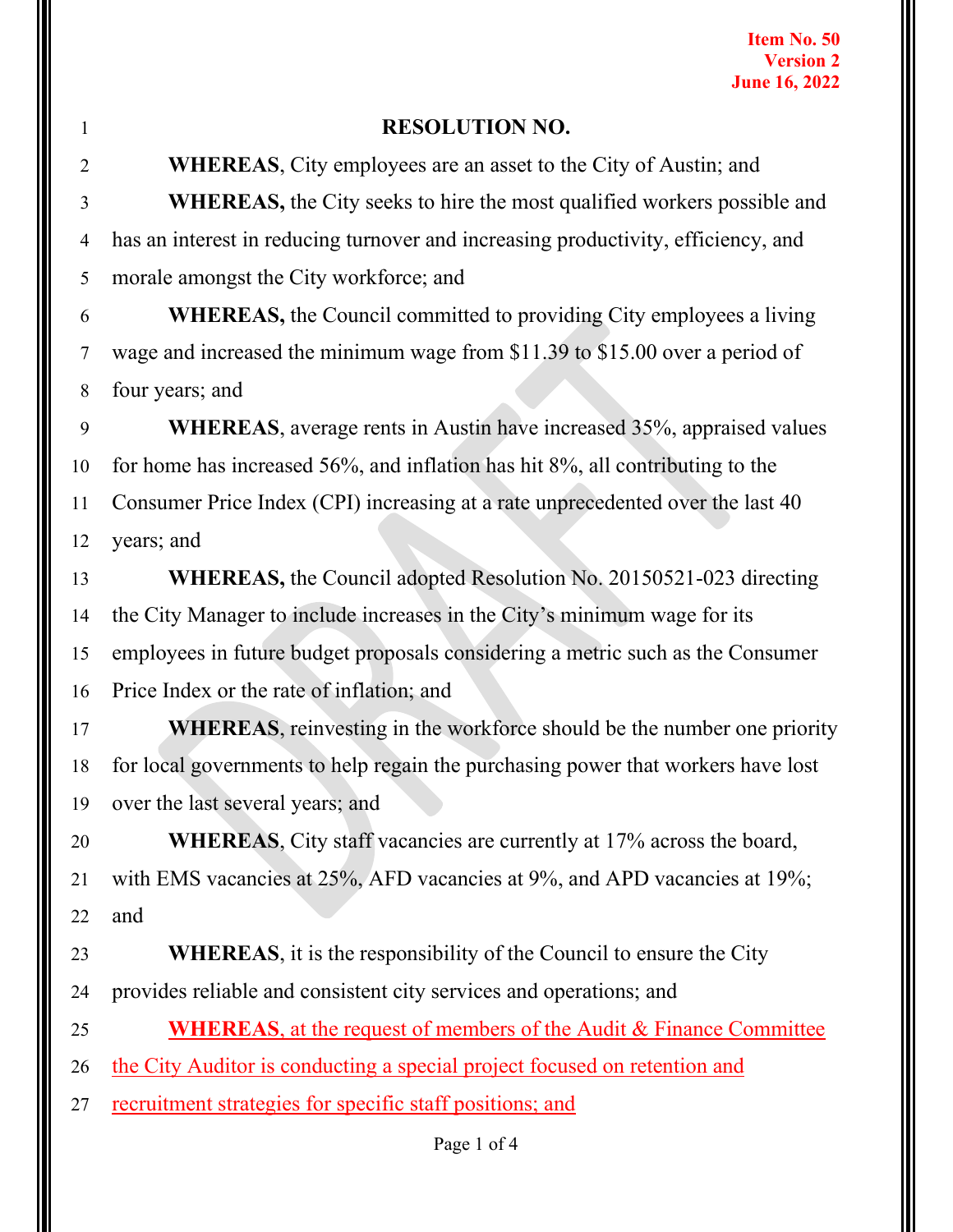| 28 | <b>WHEREAS</b> , the City has hired a consultant to conduct an "Investing in the    |
|----|-------------------------------------------------------------------------------------|
| 29 | Workforce" study, and the study was expected to be released in March 2022; and      |
| 30 | <b>WHEREAS, Mayor and Council received a memo in December 2021 on</b>               |
| 31 | workforce strategies to address recruiting and retaining employees; and             |
| 32 | <b>WHEREAS</b> , the City convened a Living Wage Working Group consisting           |
| 33 | of a wide range of community stakeholders which met four times in 2022 to           |
| 34 | develop recommendations regarding the City's living wage rate and policy that       |
| 35 | were presented in a memo to Mayor and Council on April 28, 2022 that                |
| 36 | recommended the City to adopt a wage rate of \$22.00 per hour to take effect        |
| 37 | beginning FY 2023; and                                                              |
| 38 | <b>WHEREAS</b> , it is the Council's intention that a revised minimum wage for      |
| 39 | City employees would be included in the FY 2022-2023 budget; and                    |
| 40 | <b>WHEREAS</b> , it is the Council's highest priority to ensure the City addresses  |
| 41 | current vacancies and retains and recruits the best workforce possible: and         |
| 42 | <b>WHEREAS, current data is not sufficient for City Council to make</b>             |
| 43 | informed decisions regarding options and potential trade offs; and                  |
| 44 | <b>WHEREAS</b> , the City's Financial Services department is currently              |
| 45 | developing the proposed budget for FY 2022-2023; NOW, THEREFORE,                    |
| 46 | BE IT RESOLVED BY THE CITY COUNCIL OF THE CITY OF AUSTIN:                           |
| 47 | The Council acknowledges the dire staffing crisis in the City and prioritizes       |
| 48 | the need to prioritize City staffing needs before all other new spending during the |
| 49 | FY2023 budget development in order to provide a living wage to its employees,       |
| 50 | mitigate recover the loss of purchasing power of its employees, retain and recruit  |
| 51 | experienced employees, and reinvest in the entire City Workforce.                   |
| 52 |                                                                                     |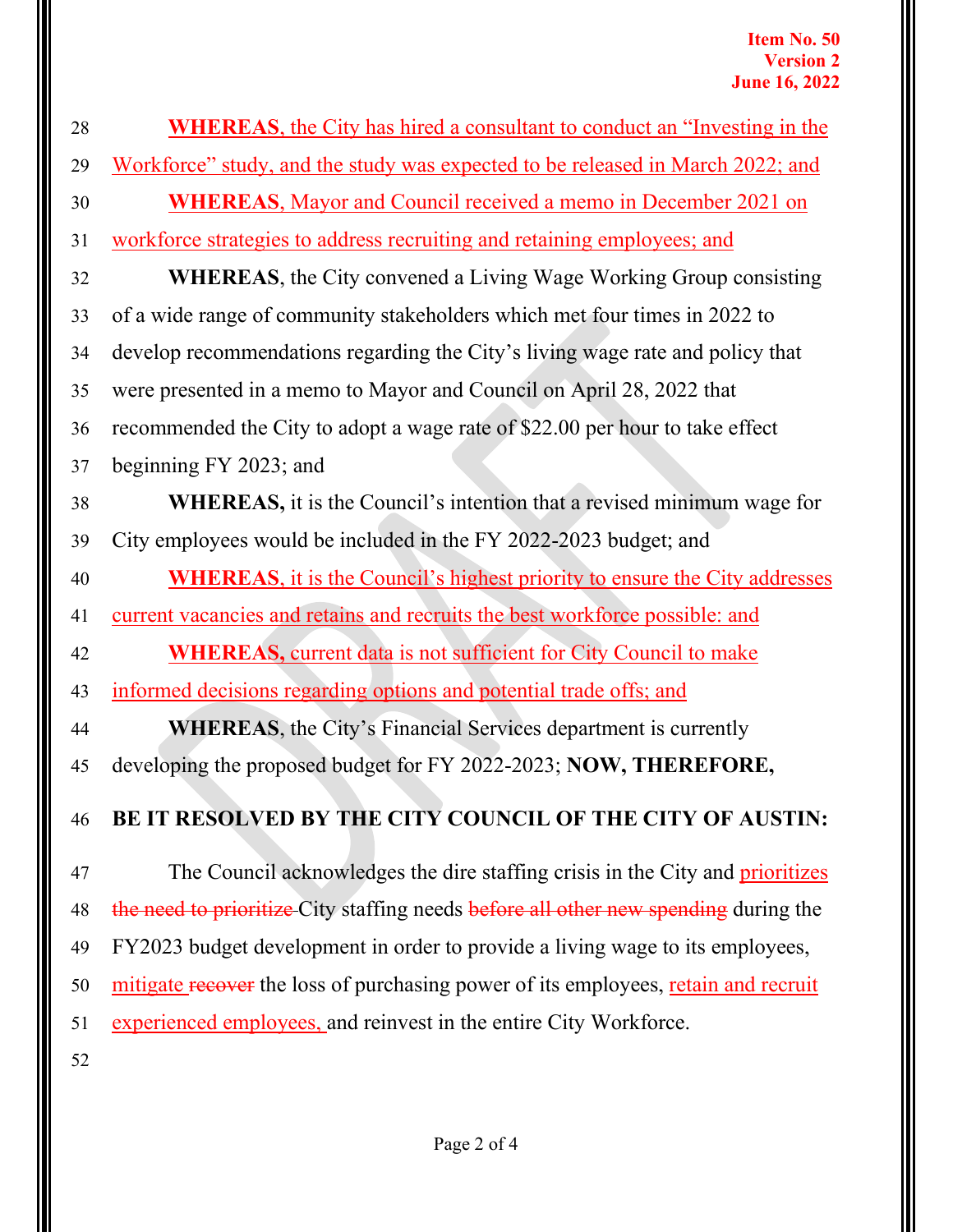## 53 **BE IT FURTHER RESOLVED:**

54 The Council directs the City Manager to develop a plan and timeline to 55 adopt a living wage of \$22.00 per hour for all regular, sworn, and temporary 56 employees of the City, as well as any workers employed through contracts with the 57 City and excluding employees in the summer youth program<sub> $\overline{5}$ </sub>. in the FY 2023 58 budget that accounts for compression and all discretionary and new on-going 59 funds shall be appropriated for this purpose first. If the City Manager determines 60 that adopting a living wage of \$22.00 is not feasible in the proposed FY 2023 61 budget, the City Manager shall increase the living wage in the proposed budget by 62 the most significant amount possible, and provide data to Council so that Council 63 may increase it further in FY 2023. In addition, the City Manager shall include in 64 the FY 2023 proposed budget-proposal presentation a report to Council on the 65 amount of funding that would be required to achieve that rate of pay and what 66 changes to the proposed budget would be required as well as a plan and timeline 67 for providing the \$22.00 wage as soon as feasible. Additionally, the City Manager 68 shall develop a plan that includes increasing the living wage each year to reach an 69 hourly rate of \$27.00. Any changes to the living wage should account for 70 compression and reward experience, and such measures should be clearly 71 communicated to Council. 72

73 **BE IT FURTHER RESOLVED:**

74 The Council directs the City Manager, when developing this plan, to include 75 a general wage increase for civilians not included in the living wage increase and 76 to continue providing a competitive labor contract for all sworn staff-in order to 77 account for lost purchasing power.